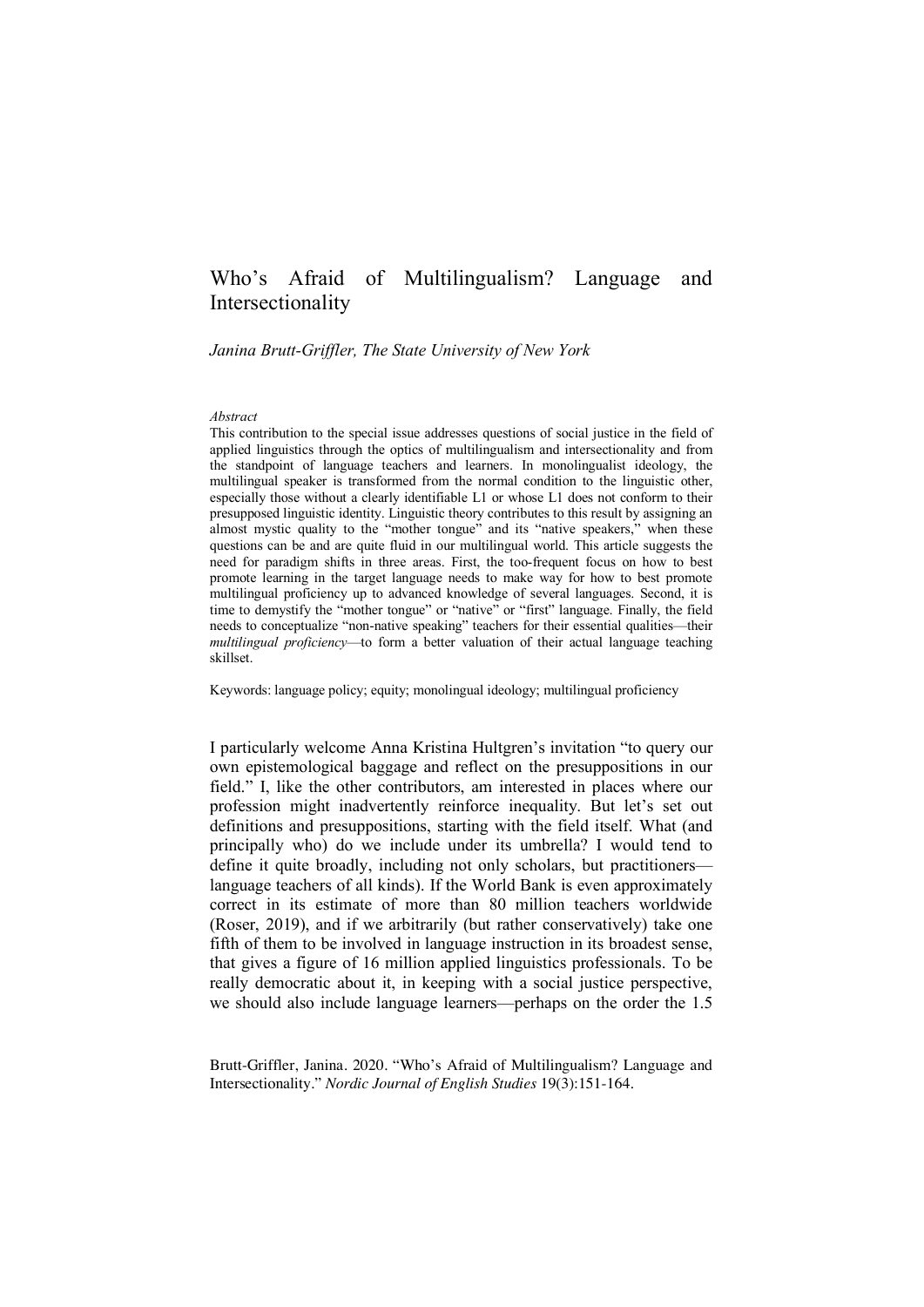billion school-aged children at a minimum, though at least *potentially* every human being is a language learner and an indefinite but large proportion of them are engaged in language learning of some kind.

I don't say this merely for reasons of analytical rigor. It is the collective practice of all of these people that will determine the answer to the kinds of broad questions that Hultgren raises. Even if we take the term *applied linguists* as exclusively referencing scholars in the field, I conceive one of and perhaps *the* central mission of the field of applied linguistics to be training language educators and producing research that informs their practice. I will, then, examine this question primarily from the standpoint of language teachers and language learners and the social institutions—schools—where a large part of their work takes place.

The school is a place where applied linguists in the narrower sense unquestionably have influence. Few of the state functionaries who serve as the principal architects of language policy in the schools probably read the writings of applied linguists. But the orthodoxies we create reach them in other ways. Since the vast majority of us are educators, we have an outsized impact through the language teachers who pass through our classrooms and thus become consumers of the fruits of scholarship in the field—and with it the "epistemological baggage" that may come with it.

Let me take a concrete example, in the person of a second grader, who I will call "Adrianna," a student in a dual language Spanish-English bilingual school in a large midwestern city in the US (Brutt-Griffler, 2019). She is just one of the dozens of such students who participated in a recent large-scale study conducted by a team of researchers I headed, convened at the request of the school's principal, looking into questions of curriculum and closing the so-called "achievement gap." We collected data by a number of means, including school records, test scores, classroom ethnographies, and survey instruments. But what I found the most interesting were the interviews with the kids themselves, especially the second and third graders.

Few had more to say, or were more emphatic or enthusiastic about saying it, than Adrianna. And never was she more insistent than when she was challenged on her identity in the following exchange among her, a fellow second grader and two interviewers:

Interviewer 1: Do you guys listen to music in both languages? Adrianna: I like music in English. Manolito: I like Spanish.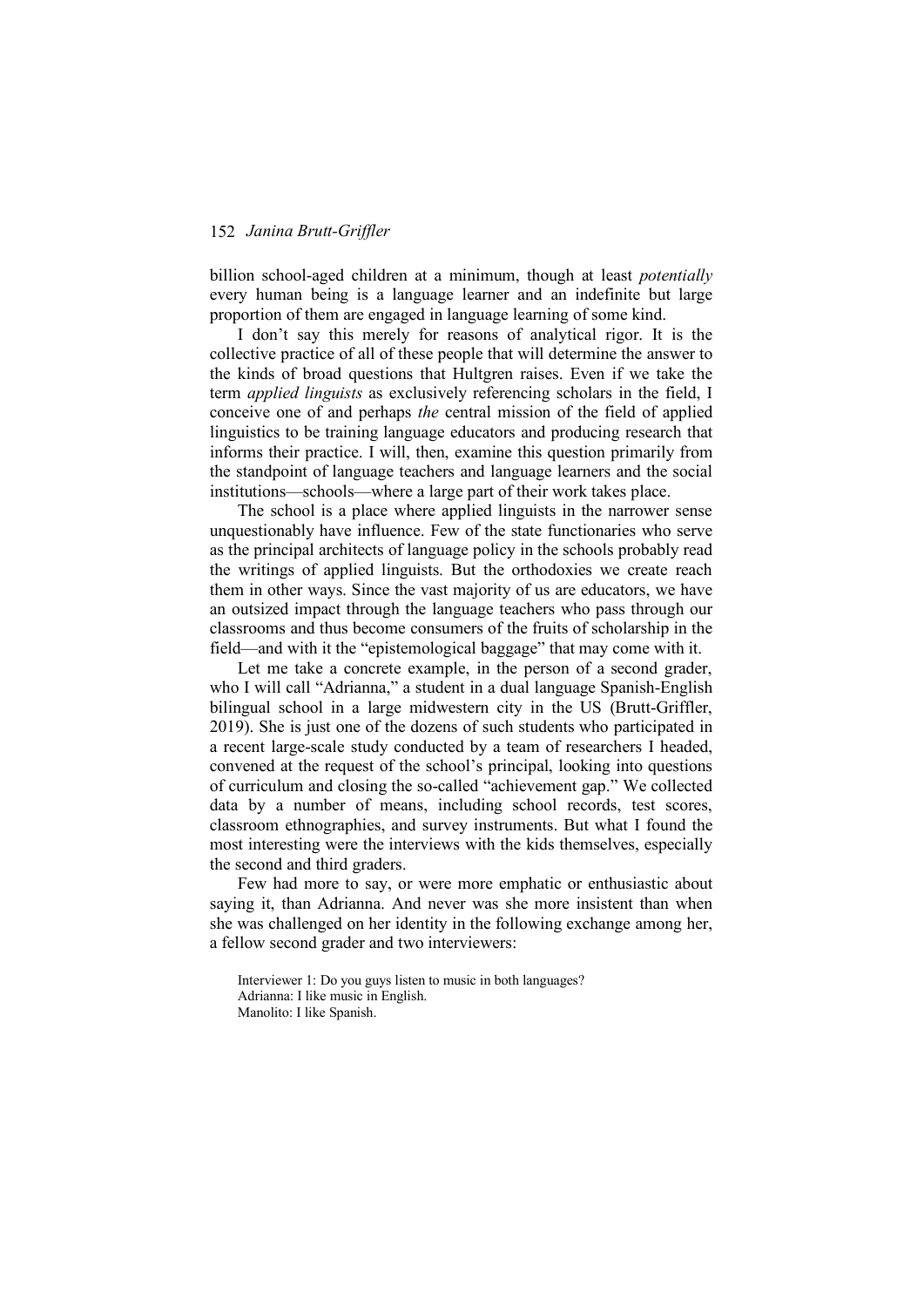Interviewer 2: Because you consider yourself Puerto Rican, right? Manolito: But Adrianna is not Puerto Rican! Adrianna: Yes, I do! *Yo soy puertorriqueña*. ["I am Puerto Rican."] (Student Interview, May 24, 2017)

It was typical of the interviews we conducted. The students were given their choice of language by the bilingual interviewers. Even though they chose English, these two, like the others, switched seamlessly back and forth between the two languages according to what they had to say. It was not, however, accidental that Adrianna should have chosen to do the interview in English. Though born in Puerto Rico and having started school there, she had since moved to the mainland US and, in her view, acquired another identity expressed in another language. "I like English and Spanish because I want to speak English and Spanish." She added later in further explanation, "My brother speaks English and Spanish. I wanna be like him." Still, teasingly challenged as to her identity, Adrianna could only express what she wanted to say in Spanish. After having begun her answer in English—"Yes, I do [consider myself Puerta Rican]"—she affirmed her identity in the language she attached to it (Student Interview, May 24, 2017).

She is not the only one to think so. The school system also classifies Adrianna and the vast majority of her schoolmates as Puerto Rican—or at least Spanish-speaking. In talking to the kids themselves, however, you quickly discover that the reality is a little bit more complex. For instance, consider this dialogue between two third graders and an interviewer.

Interviewer: Would you prefer to have more of your learning take place in Spanish or in English or is it about the same? Mia: Um…Spanish. Interviewer: You want more Spanish. Because? Mia: Because I already know, like, a lot of English. I want to move on to Spanish. Uh! Camilo: You'll be Puerto Rican. Mia: Yeah. I'm half Puerto Rican. Interviewer: You're half Puerto Rican? Mia: Yeah. Interviewer: What's your other half? Mia: Um, American. Camilo: I'm half American, but I was born in Puerto Rico. Mia: My mom was born in Puerto Rico.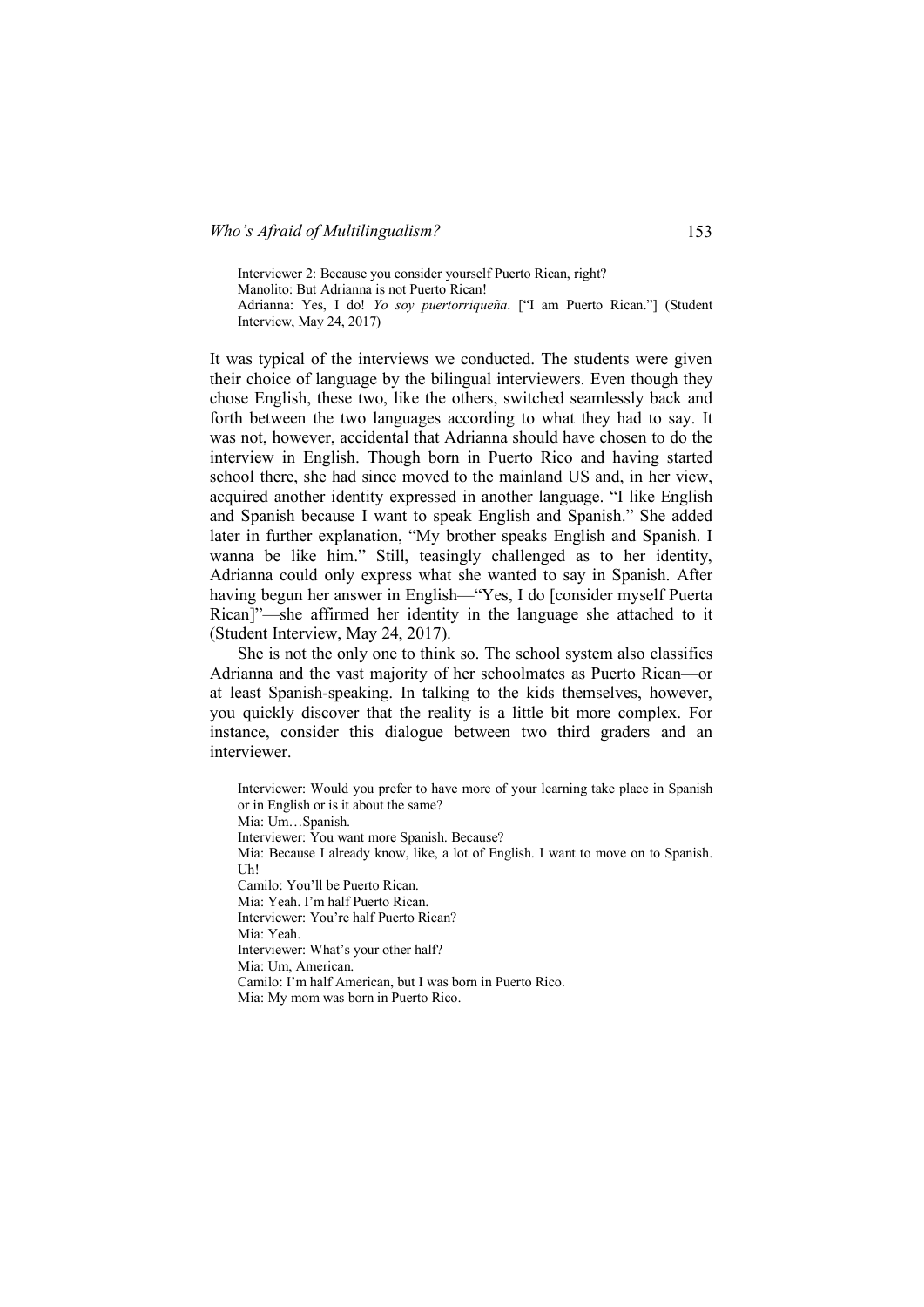Camilo: Because mom, my mom is like…she's from Boston, Massachusetts, but she don't speak English. No, she don't speak English. That's why we're more Spanish. She was…she acts like she was born in Puerto Rico because that's where she grew up. (Student Interview, June 7, 2016)

Mia reveals that she prefers to speak English. Asked why, she answers "Because I was born in the U.S.A." So, although she wants to learn Spanish, she, like not a few of her classmates, admits that she struggles to speak, understand, read and write the language. Camilo, on the other hand, says, "I'm comfortable in the classroom with English, but, like, Spanish is my language." Still, he would prefer that more of the school content were given in English. "I like learning in Spanish, but…I already know that—that much Spanish." He wants to learn English, but he says he doesn't want English "all the time" "because I feel comfortable with Spanish too." He adds, "I can't live without Spanish," to which Mia remarks, "Me neither" (Student Interview, June 7, 2016).

The kids can playfully tease one another about their rather fluid identities because of their ready familiarity with each other's strengths and weaknesses in both Spanish and English. They are so familiar with each other's language proficiencies because they not only interact throughout the school day but help one another to get through, the strengths of some balancing the weaknesses of others. Ironically, however, the vast majority of the students at the school are, according to the classifications of the school system itself, Spanish speaking—or in the usual parlance first language speakers of Spanish and second language learners of English. The name given to the curriculum in Spanish language and literacy says it all: "Native Language Arts."

For both Adrianna and especially Mia, such outward ascriptions of identity and language come with the social space they occupy. If we view them through the lens of intersectionality (Cho et al, 2013), we recognize that they face multiple layers of oppression in mainstream American society: their ethnicity/race, gender and class. But there is another component that we cannot afford to overlook: their linguistic identity as Spanish speaking multilinguals—or, to put it inversely, as non-monolingual English speakers. Even at the age of 7 or 8, the students of this bilingual school show their acute awareness of how they are marked off by language. Asked what language his family uses at home, Manolito poses his own question, "Here or in Puerto Rico?... Here I speak English…because here everyone speaks English, in this state."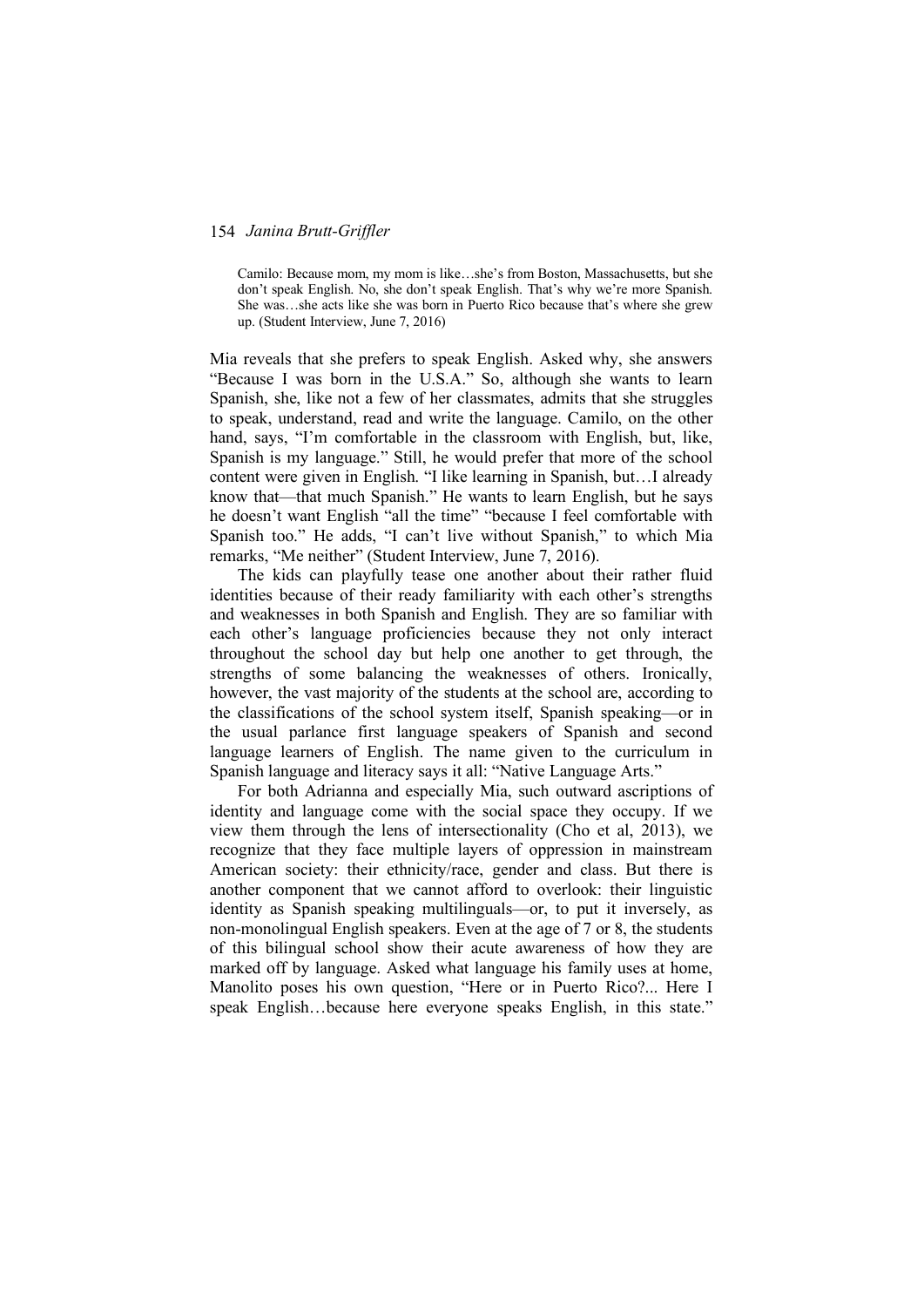Adrianna corrects him. "But some people speak Spanish" (Student Interview, June 7, 2016).

She is, of course, perfectly right. In the American state to which Manolito refers, home to both of them and the school they attend, about one in five residents speak Spanish as a mother tongue (the same percentage that French speakers comprise in Canada). According to the Instituto Cervantes, the US is already the world's second largest Spanish speaking nation with more than 50 million speakers (Instituto Cerantes, 2015). The US Census Bureau projects that that number will rise precipitously in the years to come, by one estimate possibly rivaling Mexico as the largest Spanish speaking nation by mid-century (Ryan, 2013). The US is a multilingual nation in its linguistic practice.

The language speaking choices made by the students of bilingual schools like the one Adrianna and Mia attend will help decide just how large a Spanish speaking nation the US ultimately becomes. So where do their classmates like Manolito get the quite false notion that they live in a monolingual nation, associating "American" with speaking English despite Adrianna's quite apt observation that so many speak Spanish? He is aware that the dual language program he attends only goes through grade 6. There is no corresponding dual language program past that grade into which he or his classmates can transition. The effect is not only that their Spanish will fall behind their English but that they will in all likelihood never develop the advanced proficiency that only comes through schooling in a language. This is a terrible waste, a detriment both to the students and to society. Educational policy, even where it includes dual language education professing as this one does to produce "fully" bilingual, biliterate and bicultural students, far too often in effect becomes one designed to replace the first language.

Here is where, however we understand the ultimate origins of the prejudices involved, ideologies associated with language are powerful social vectors in their own right. The students of this bilingual school are only too aware of the consequences. They are expressed educationally in their relegation to a segregated inner-city urban school at which 90 percent of the students are classified as Latinx (with the other 10% African American) and at which the vast majority of the students receive free lunches, an index of their socioeconomic status in the American context.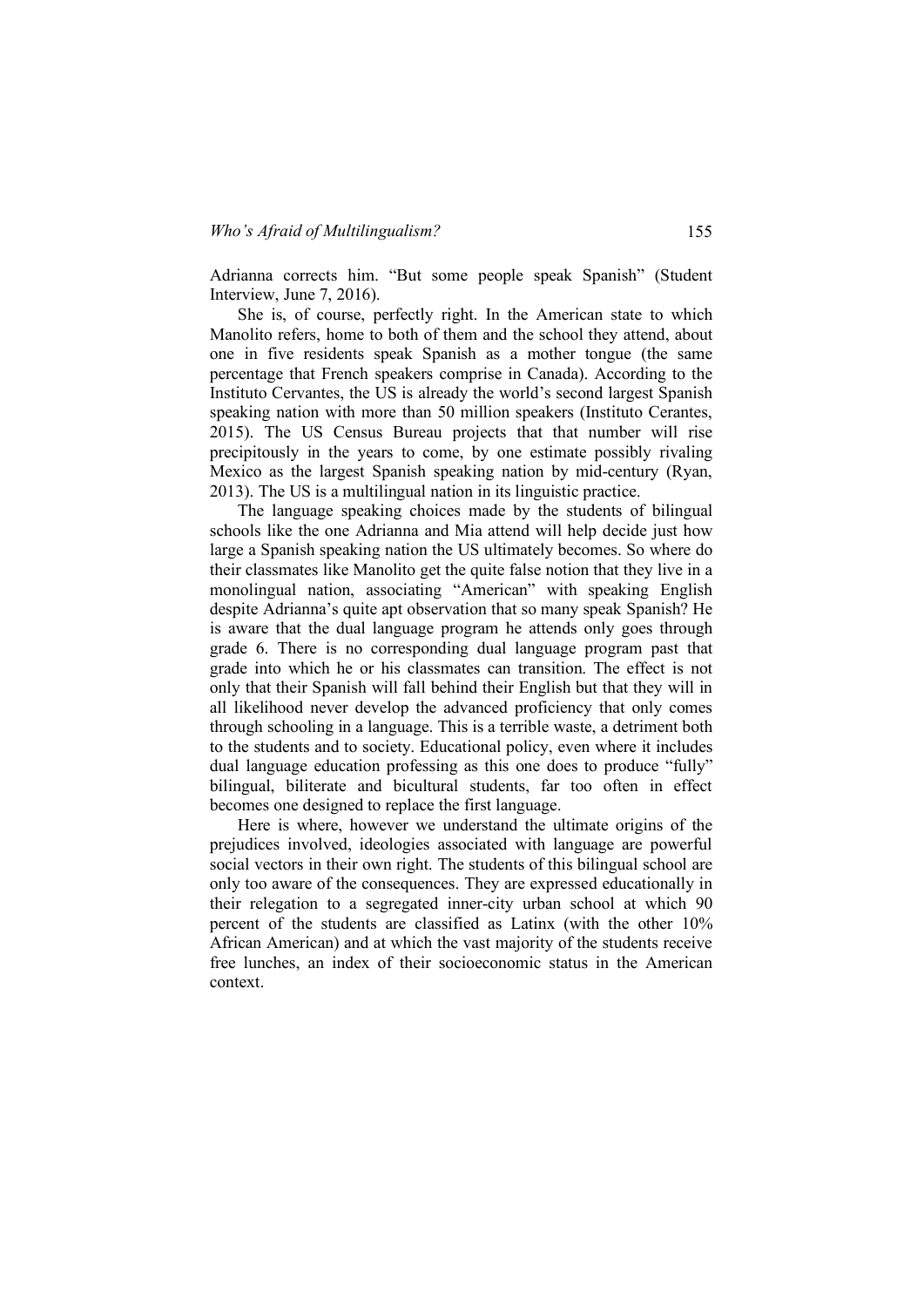It would be as wrong to ignore linguistic identity as a component of the intersectionality of girls like Adrianna and Mia as to confine our analysis to questions of language at the expense of other categories of social existence. The notion of intersectionality postulates that each of the components that comprise it is significant and necessary to an understanding of the whole (Cho et al, 2013). We can't take discrimination on the basis of language spoken lightly. We can't ignore the impact of language ideologies as social forces in their own right. Whatever their origins and whatever other purposes they serve, monolingualist ideologies, including those that have infiltrated linguistic theory, have taken on an independent life and can only be combatted by drawing specific attention to them. Certainly, we as applied linguists must have the same ethical and professional responsibilities as climate scientists, who have not only presented to the world the scientific evidence for climate change but have added to it their professional assessment of what should be done to avert planetary catastrophe.

In the case of applied linguistics, the professional responsibility may be clear, but the scientific consensus found in climate science is often absent. There is abundant evidence of the endangerment of many of the world's languages. There is nevertheless nothing like any definitive understanding of its causes or remedies. As a field, we lack consensus on many questions, from our understanding of the process of the second language acquisition that we study to the underlying theory of language on which we rely. Moreover, as Hultgren rightly postulates, we cannot as easily separate the scientific from the political as climate scientists. Because our field lacks the scientific consensus found in climate science, political advocacy will continue to look like political advocacy and not "what the science says."

Here is where we very much need to be the "empirically committed scholars" that Hultgren describes us as. The most prevalent conditions throughout recorded history as well as today have been those of multilingualism; monolingualism always has been and remains the exception. That is an important condition of the problem. It tells us, for instance, that it's not so much dominant languages that threaten endangered ones as the suppression of multilingualism. Ecologies of cultures and languages have always included and incorporated the lingua francas that come and go (inclusive of supranational lingua francas like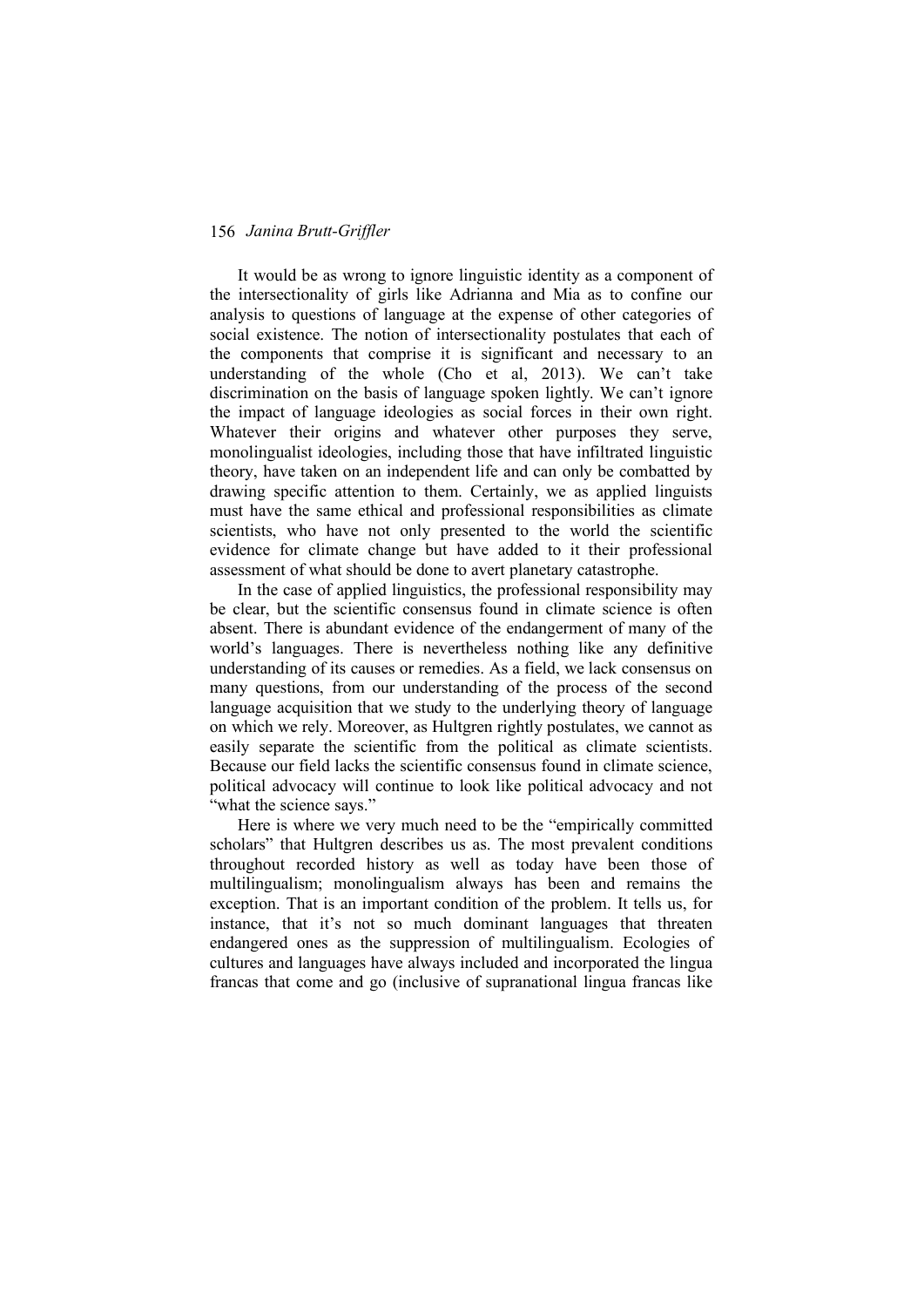Swahili and national languages such as Hindi or Urdu). So, who is afraid of multilingualism?

I have elsewhere pointed out (Brutt-Griffler, 2006a) that, considered empirically, it is not in its capacity as a world language (a language of multilinguals) that English threatens endangered languages. It is rather the national languages (or subnationally, dominant local languages) that are acquiring more and more native speakers at the expense of smaller languages. In that sense, as Hultgren notes, nationalists are some of those who engage in scare tactics about the alleged dangers of multilingualism. It is nevertheless true that nationalism thrives in various circumstances, not all or even most of which are monolingualist.

Nationalists actually stake out two alternative, mutually exclusive positions. The first can be described as "one nation, one language," such as the notorious "English only" proponents in the US. So commonly misunderstood as endemic to nationalism is this monolingualist version that it is not unusual to find the adoption of a "common language" as numbering among the essential components of the development of the nation. Consider the description of the emergence of the English nation in the 1300s by historian Robert Colls in his *Identity of England*, which included "a distinctive sense of territory and ethnicity, an English church, a set of national fables, and a clear common language and feeling that certain things could be said only in that language" (Colls, 2004, p. 18). Despite the predilection of theorists of nationalism like Colls for the centrality of a national language in a largely monolingual context, that is very far from being the exclusive—or even the dominant—condition of nations in our world.

If anything, the principle of "one nation, many languages" is more prevalent. As in the case of South Africa, with its 11 official languages, or Switzerland with its four, or Luxemburg and Belgium with their three each, or Canada with its two, it may be enshrined in its constitution. That multilingual national principle may also take the form of a codified lingua franca which few speak as a first language, like Bahasa Indonesia, Pilipino (Philippines), or Swahili (Kenya, Tanzania, Uganda). In other cases, principally in postcolonial contexts, it is an elite lingua franca like English or French with the expectation that the vast majority in the nation speak many and locally different languages. Some nationalists oppose the use of *certain* languages, usually for their colonial heritage such as Ngugi Wa Thiong's well-known opposition to English or, as is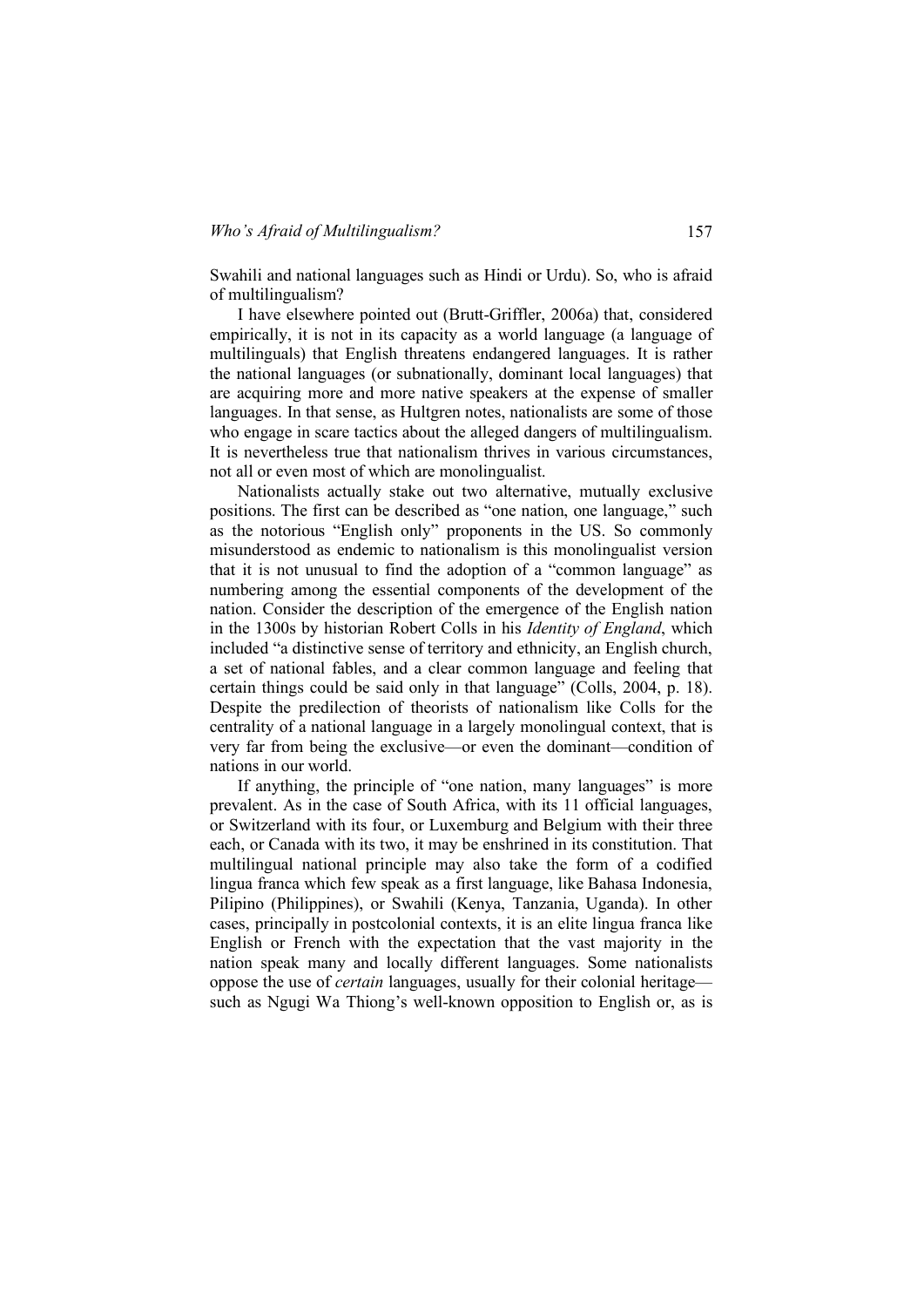more common, the anti-French sentiment in some of France's former colonies. But few if any advocate the monolingualist ideology that represents something entirely different. Even nations with a strongly entrenched national language spoken by nearly all citizens, like the Republic of Korea or Saudi Arabia, pursue state-sponsored policies of ensuring multilingualism by the early introduction of English, in which they discern no threat to either the nation or its national medium.

The monolingualist principle of "one nation, one language" is not the simple reflex of nationalism, not the inevitable result of the division of the world into nations (and cultures). As language scientists, we have the responsibility to expose the false claims of monolingualist ideology. In doing so, we should leave certain endeavors to the the political project of nationalism rather than providing them the cover of scientific legitimacy, as for instance with indexing nationality to language(s) spoken, attempting to determine who is a "native speaker" of a given language, or stamping words with the seal of approval of "belonging" to a particular language. Using languages spoken, especially "natively" or as "mother tongues," as an indicator of nationality is too often associated with an anti-migrant outlook, meaning it easily slides into xenophobia and racism, in common with the related boundary maintenance of identifying people who "don't look like they belong" to a given nation (Brutt-Griffler, 2006b). At its worst, such policing of national borders degenerates into the actions of the vigilantes in the US who "patrol" airports along the US-Mexican border accosting people they deem to look Latinx and demanding that they supply the proof of citizenship that many Americans do not carry and are not required by law to possess. Dividing speakers into the "native" and "nonnative," in large part a legacy of European colonialism (Brutt-Griffler, 2002), falls into the same category. All too often it is used to differentiate the citizens of a nation into different categories of "belonging"—closely akin to the notion of "optional identity" that white Americans enjoy as opposed to the required hyphenated status of those positioned as nonwhite (Brutt-Griffler, 2006b).

To that end, even where states and supranational institutions like the EU stake claim to multilingualism, not all languages are always treated equally. According to 2012 Eurobarometer data, and looking just at the 15- to 34-year-old demographic to get a forward-looking measure, Russian, Turkish and Arabic are the 13th, 18th, and 21st most spoken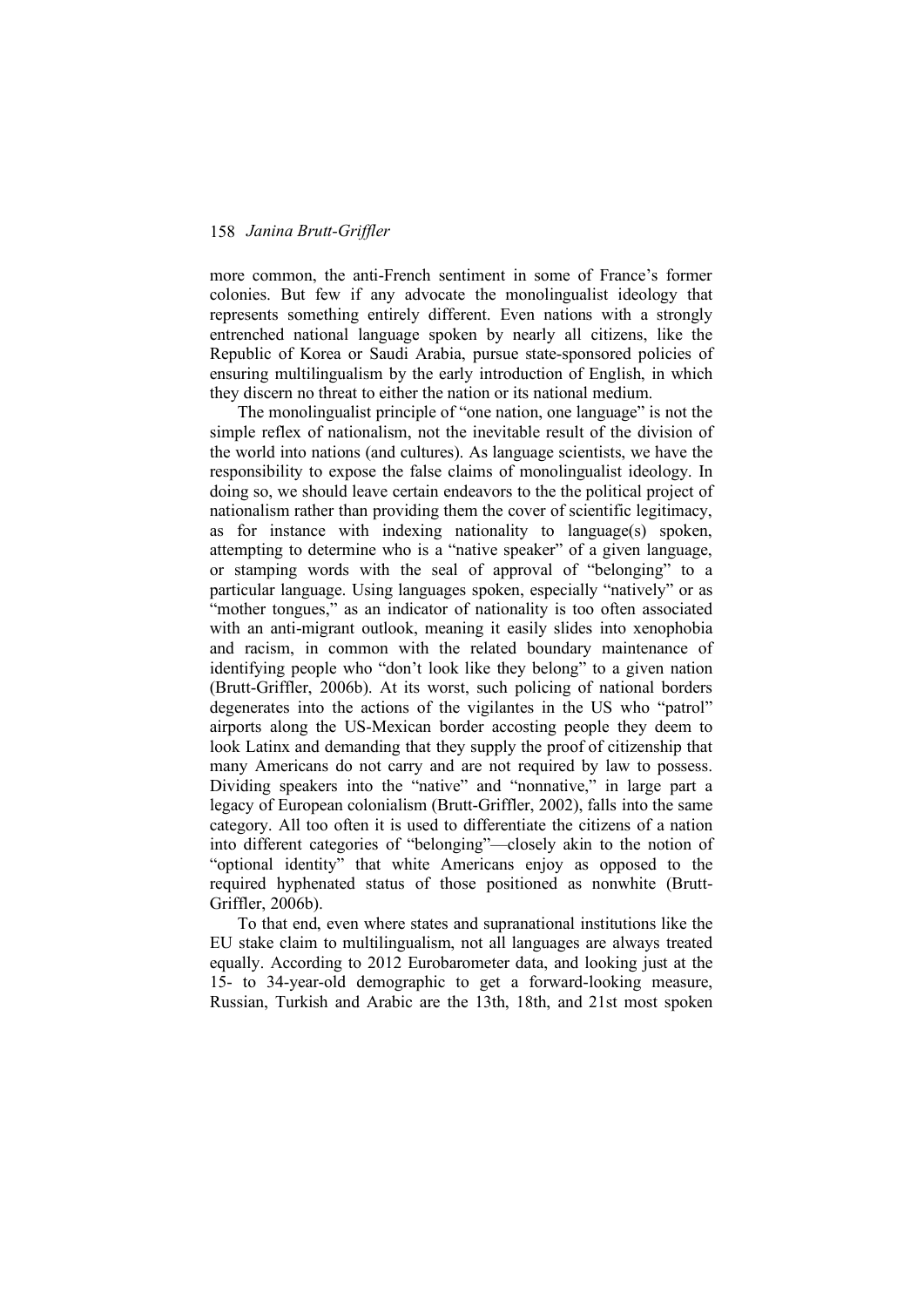mother tongues within the EU, in the same range, for instance, as Swedish (15th), Danish (16th) and Finnish (19th). Using those same parameters, Arabic speakers comprise 5.74% of Belgium's population (compared to the  $5.69\%$  of Finns who speak Swedish).<sup>1</sup> The corresponding figures for France and Sweden are 3.52% and 2.62%. Turkish is spoken as a mother tongue by 5.8% of that demographic in Bulgaria, 4.75% in Belgium,<sup>2</sup> and 4.59% in Germany. An additional 9.01% of Germans of that age are mother tongue Russian speakers. In comparison, in only two EU nations (Poland and Sweden) do more than 2% of 15 to 34-year olds claim to be mother tongue speakers of English (2.48% and 2.45%) (https://languageknowledge.eu/).

Less obviously, perhaps, attempting to determine which words belong to which languages is of a similar nature. It is as contrary to the nature of human language development as the claim once mooted that English is particularly suited to be a world language because its vocabulary is largely comprised of "foreign borrowings." Speakers of many languages, for example, have adopted the word *smartphone* into local usage, including the French, much to the chagrin of the Enrichment Commission for the French Language. That august body has proposed, so far with no success, the alternative *le mobile multifonction* (Signoret 2018). Consider, however, two words equally dispersed across many of the world's languages: *algebra* and (slightly less ubiquitously) *zero*. Their origins lie in Arabic (not accidentally, but as a result of their discovery and global spread by some of the earliest scientists, those in the Arabic-speaking world during Europe's "dark ages"). Any attempt to distinguish "foreign borrowings" in the realm of science quickly runs into the realities that languages constantly come into contact and change as a result.

That some in our field nevertheless concern themselves with these manifestations of "verbal hygiene" evinces the influence monolingualist ideologies manage to exert in our incontrovertibly multilingual world. So does the discourse of "native language arts" and "first" and "second" languages that utterly fail to capture the far more complex realities of the language use of Adrianna, Mia and many of their multilingual peers. The consequences on them can be profound. For instance, Adrianna, Mia and

<sup>&</sup>lt;sup>1</sup> Using just the 15-24 demographic, Arabic speakers account for 9% in that same 2012 survey.

<sup>2</sup> 7% of 15-24-year-olds.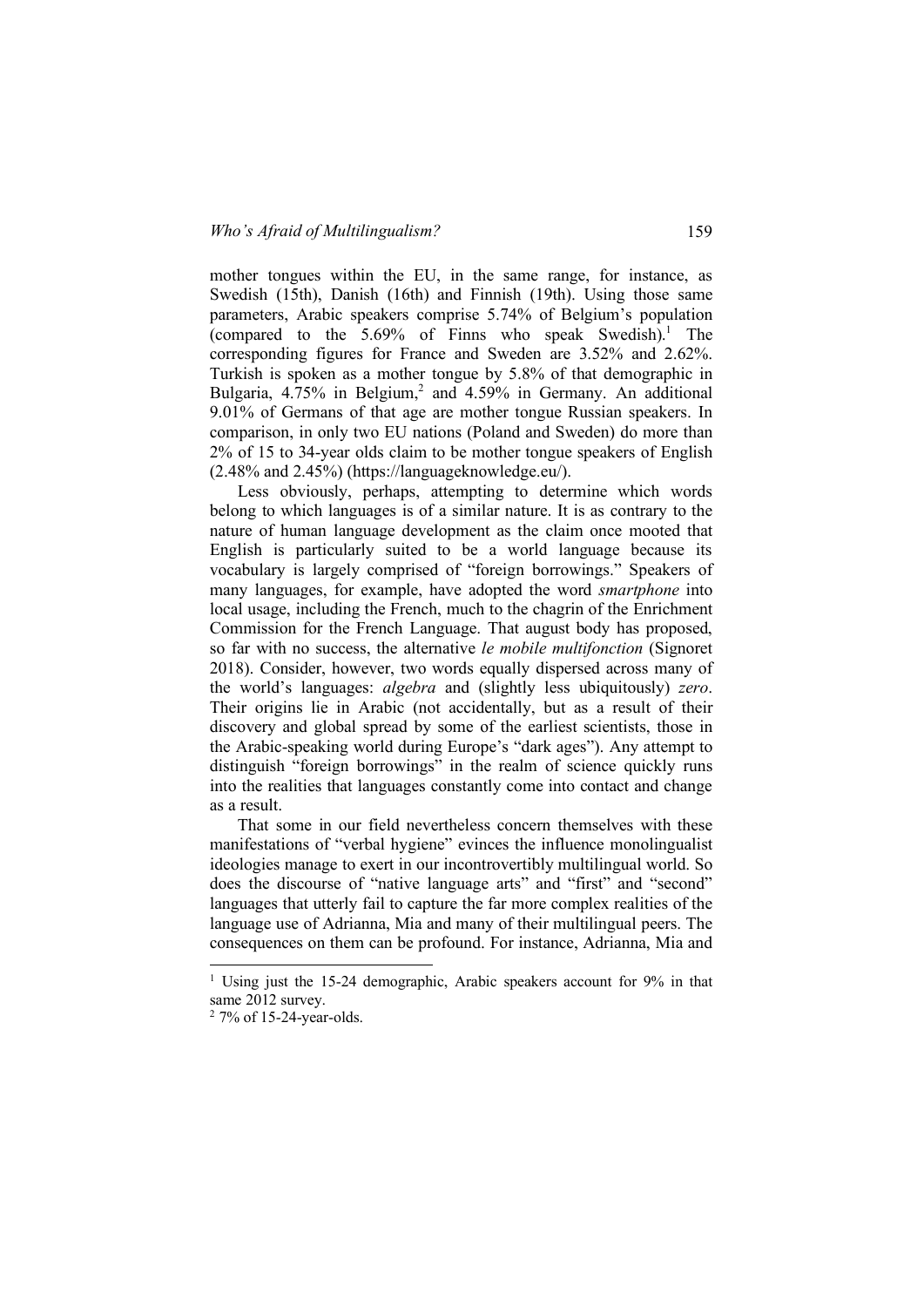their classmates are consigned to their segregated school rather than the more prestigious nearby school with a dual Spanish-English language program, in this case for both "English dominant" and "Spanish dominant" pupils. Though it is not part of the explicit justification, the latter program housed in a school in an affluent, English-speaking neighborhood's is sized in accordance with the small demand for such a Spanish-English bilingual program in a society that does not prioritize multilingualism. It may thus "import" a handful of Spanish-dominant students from other areas of the city, but cannot by its nature begin to offer a real educational alternative for the larger numbers of students like Adrianna and Mia. In real terms, then, affluent parents who want a bilingual education for their children get away with securing for them privileged access to a dual language program that effectively excludes the kids who go to Adrianna and Mia's school because their needs as L1 or heritage language speakers are not catered for—insofar as segregation in the American schools ever needs justification.<sup>3</sup> Here the categorical misrepresentations of linguistics founded on a monolingualist ideology that consigns bilingual education to the margins of the best-performing schools lend credence to what is really a social injustice—the preservation of privilege.

In monolingualist ideology, the multilingual speaker is transformed from the normal condition to the linguistic other, especially those without a clearly identifiable L1 or whose L1 does not conform to their presupposed linguistic identity. Linguistic theory contributes to this result by assigning an almost mystic quality to the "mother tongue" and its "native speakers," when these questions can be and are quite fluid in our multilingual world. If we are going to be empirical, then we can't ignore the language using experience of Adrianna and Mia, nor privilege that of the monolingual English-speaking child on the other side of the segregating divide in the American school system. That is especially true where it is done in deference to purely ideological considerations that come out of the "one nation, one language" perspective. In their concrete

<sup>&</sup>lt;sup>3</sup> The segregated schools in this public-school district derive from a complicated set of underlying ethnic and class realities that mostly obviates the need for any overt forms of exclusion, though ethnically and class segregated residential patterns lie at its basis. While there are aptitude-based admission criteria for select schools and programs, parental familiarity with the system (especially in the case of migrants) and transportation-related factors play an even greater role.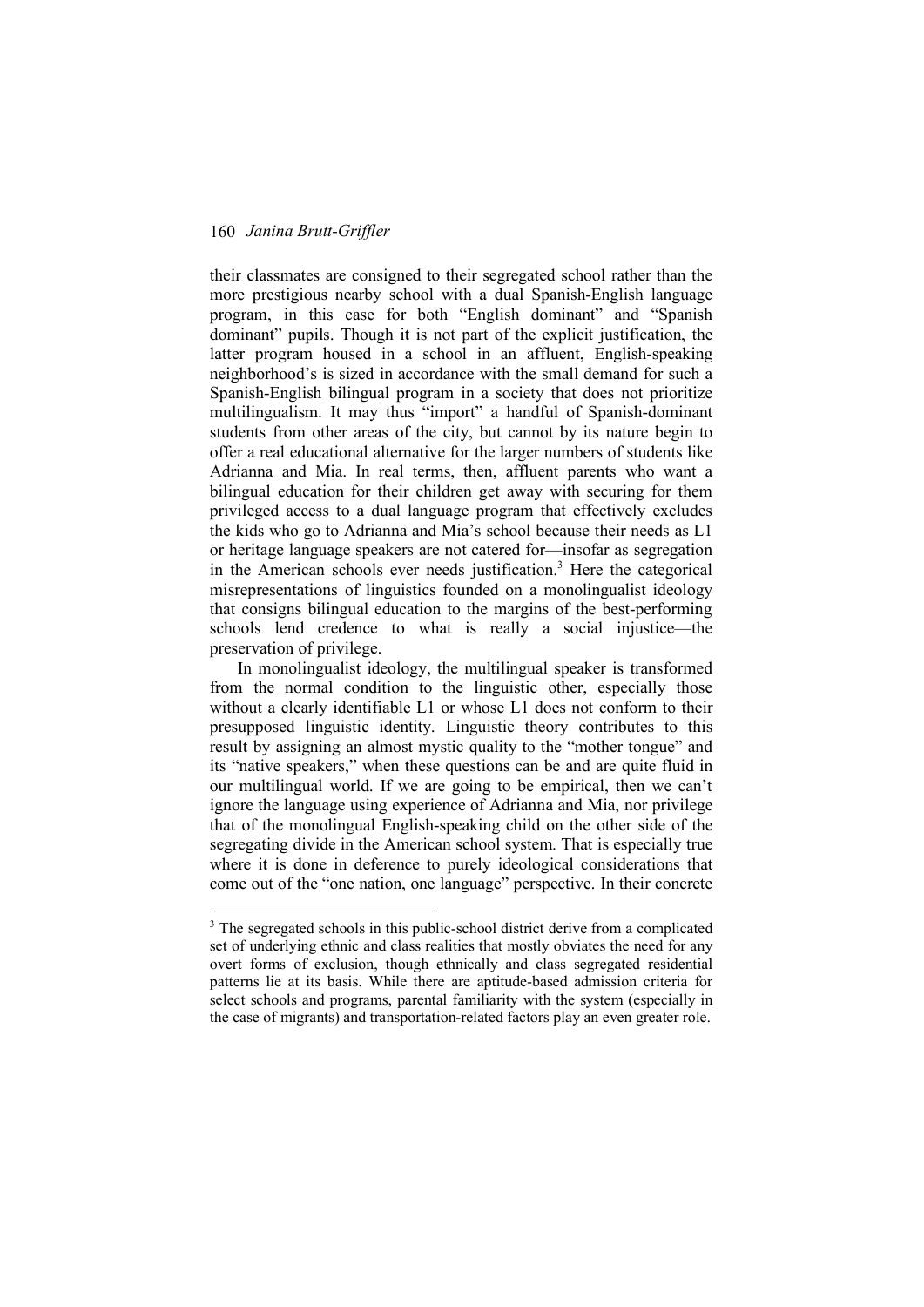circumstances, the key questions applied linguists should ask are not why Adrianna or Mia know or don't know more Spanish than English or English than Spanish. It should be how do we best help them attain the highest possible levels of multilingual proficiency (Brutt-Griffler, 2017) they both seek.

Any empirical approach will have to conclude that language policy, whatever its limitations, has been historically and remains a powerful instrument—especially in the hands of the state. One of the places that the language policies of states are most effective comes in determining the presence or absence of multilingual proficiency among the children who pass through their school systems. Some nations ensure it. Others, like the US, combat multilingual proficiency even where its attainment should be easiest, as with kids like Adrianna and Mia.

Since the affluent can purchase multilingual proficiency and access to any language of parents' choice, the state exerts its most powerful impact in this respect on the non-affluent global majority. A social justice perspective would seem to require us to at least acknowledge that condition, even if we (distinctly undemocratically) approve its results where they are consonant with our own ideological predilections. Despite their parents sending them to a bilingual school, their desire to achieve multilingual proficiency and their hard work to attain it, as well as their teachers' dedication and resourcefulness, many of Adrianna and Mia's classmates are still experiencing language attrition. Or, to be more accurate, their Spanish is failing to keep pace with their rapidly developing English proficiency. And that is all happening in the institutional expression of the field of applied linguistics. That failure begins with us. What is the problem?

Attention to political issues is not enough. As with climate scientists, we need to get the science right. We need to fully understand our subject matter. And to do so, we do indeed need, as Hultgren suggests, to interrogate our own assumptions and "epistemological baggage." To take the standpoint of language learners, as I am advocating, means recognizing that in their infinite diversity that otherwise makes generalization treacherous, they do have one underlying commonality. All are working toward the objective of multilingual proficiency. An applied linguistics democratically built around them should take as its central purpose to aid them in their quest. All the less, then, should it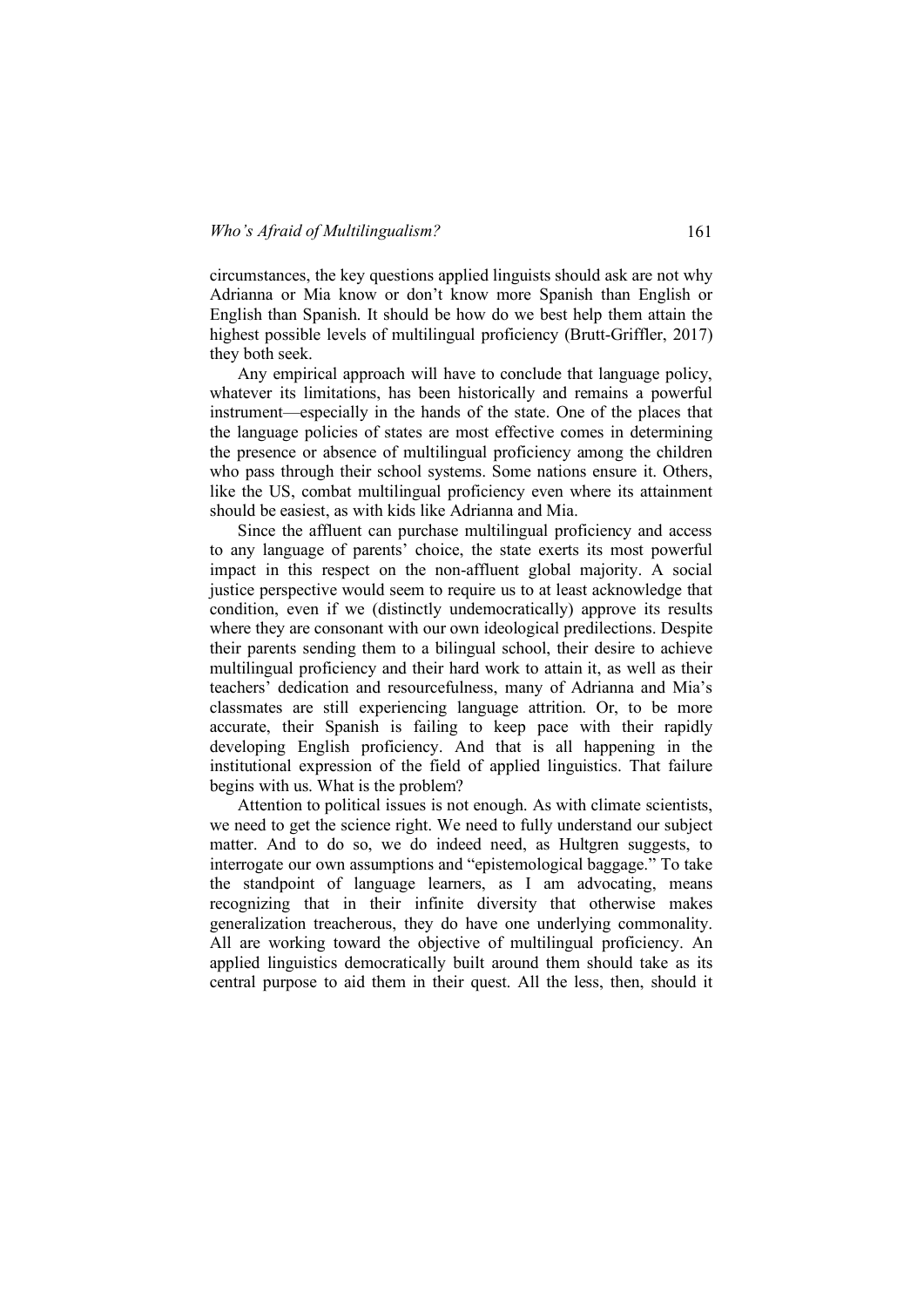embrace monolingualist ideologies that are in conflict with language learners' multilingual aspirations and realities.

For starters, I suggest that we urgently need a paradigm shift in three major areas. First, we need to get our field to shift from a too-frequent focus on how to best promote learning in the target language to how to best promote multilingual proficiency up to advanced knowledge of several languages. Second, it is time to demystify the "mother tongue" or "native" or "first" language. Despite the significant body of scholarship on the limitations of the native speaker paradigm it remains firmly entrenched in part because we still as yet lack a comprehensive alternative linguistics not at least partially built on the centrality of learning language natively. We cannot expect to teach our students linguistics and applied linguistics built on the centrality of learning languages natively and nevertheless imagine that we will succeed in dethroning the native speaker from its place of privilege.

Doing so this will help to get school systems to focus not on which language a child learned first but in which does she have the highest level of proficiency, taking into account shifting "first" languages, language attrition, or cases in which there is no clear division into "first" and "second" languages. The demystification of the native speaker would also help get school systems to recognize that advanced language proficiency requires schooling throughout the child's educational career—so that the first language is not neglected once basic literacy has been imparted.

It is a problem that goes far beyond the US. Sometimes lost in the critical assessment of America's language policy is that it actually pretty closely mirrors that found in most of Europe. While it almost uniquely lacks a designated official language, the US does recognize what the EU calls regional languages. Spanish is official (together with English) in Puerto Rico, a US territory, as Chamorro is in Guam. In Puerto Rico, public schooling is in Spanish. English is reserved for those who can afford (and desire) to pay for it.

Though Puerto Ricans are US citizens, their experience with language would nevertheless be familiar to people relocating to EU nations, whose educational systems, despite the EU's policy of multilingualism, also too frequently aim to replace the first language with the national language. If the EU's multilingualism is to be about more than spreading a few dominant languages (not just English) across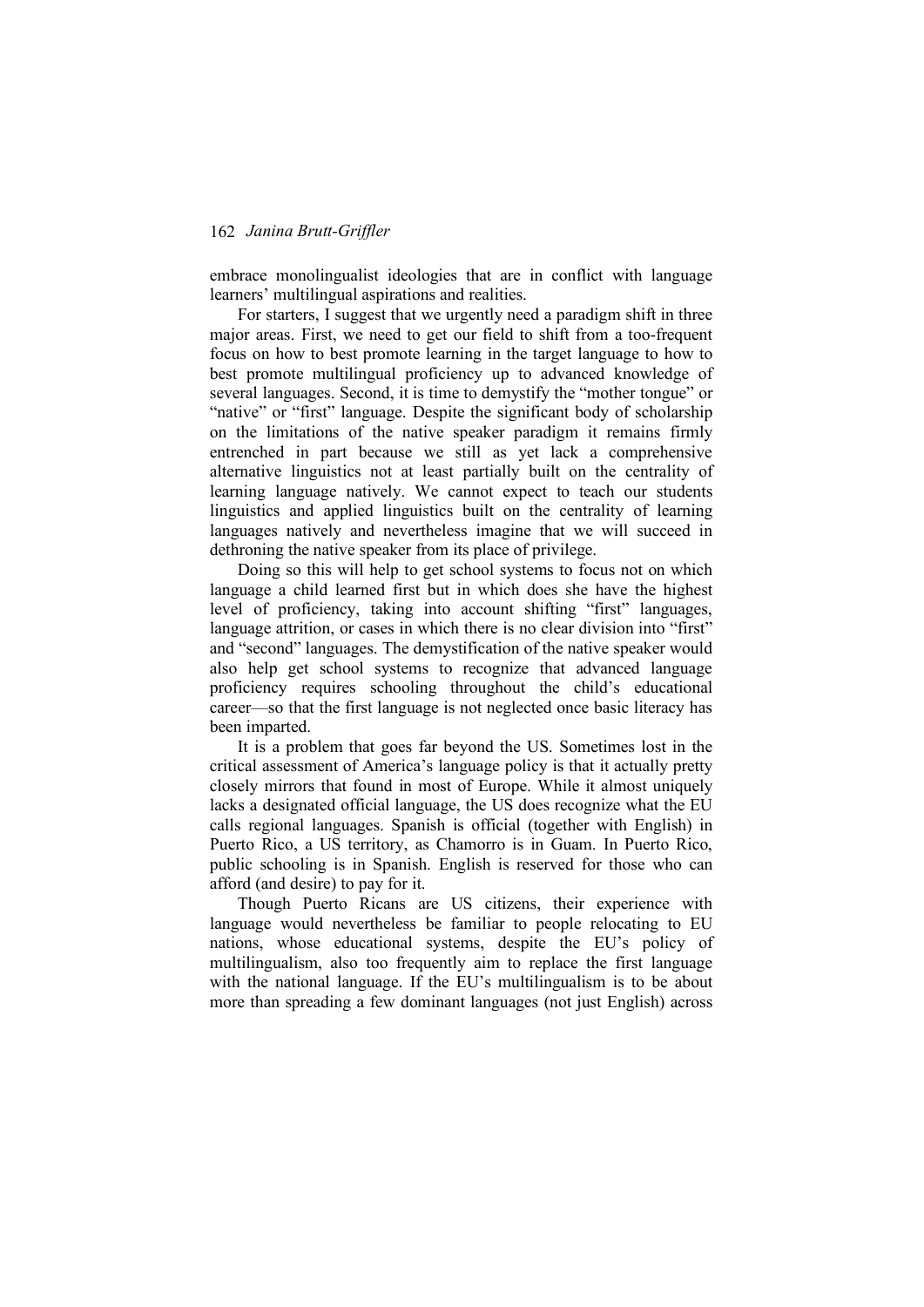the continent and promoting national languages and a few regional languages at home, it needs to pay considerably more attention to such languages as Arabic and Turkish. The statistics I cited above demonstrate that they are every bit as much the mother tongues of Europeans as Swedish, Danish and Finnish. The linguistic discrimination faced by so many speakers of Spanish in the US and Arabic and Turkish in Europe are some of the worst linguistic effects of the colonialism of the US in Latin America and Europe in Asia and Africa. The focus on the effects of English on European national languages can serve to mask these far larger-scale linguistic injustices.

The third need for paradigm shift follows from conceiving our field in its broadest professional dimensions: the dozens of millions of teachers who most closely interact with learners. The global spread of English in which Hultgren grounds her discussion serves as a reminder that a substantial proportion of them teach that language. Given the demographics of our field, it is important to remember that only a small percentage of them are so-called "native speakers" of English. A democratic, social justice perspective should alert us to the particularly pernicious influence of one virtually invisible tenet of monolingualist ideologies: the privileging of native speakers of English through the politically-driven narrative that they make ideal teachers/language modelers, even if they are monolinguals or do not speak any of the other languages of their students. If, instead, we conceptualize the "non-native speaking" teachers for their essential qualities—their multilingual proficiency—we form a better valuation of their actual language teaching skillset. As a field whose teaching practice is in large part devoted to training language teachers, we need to rethink the question of what skills a teacher/language modeler needs to best promote multilingual proficiency. In that sense, all of the contributors to this issue have played a positive role. And where I think we might find common ground, despite the diversity of views we represent, is around challenging monolingualist paradigms.

#### *References*

Brutt-Griffler, Janina and Jang, Eunjee. 2019. Dual Language Programs: An Exploration of Bilingual Students' Academic Achievement, Language Proficiencies and Engagement Using a Mixed Methods